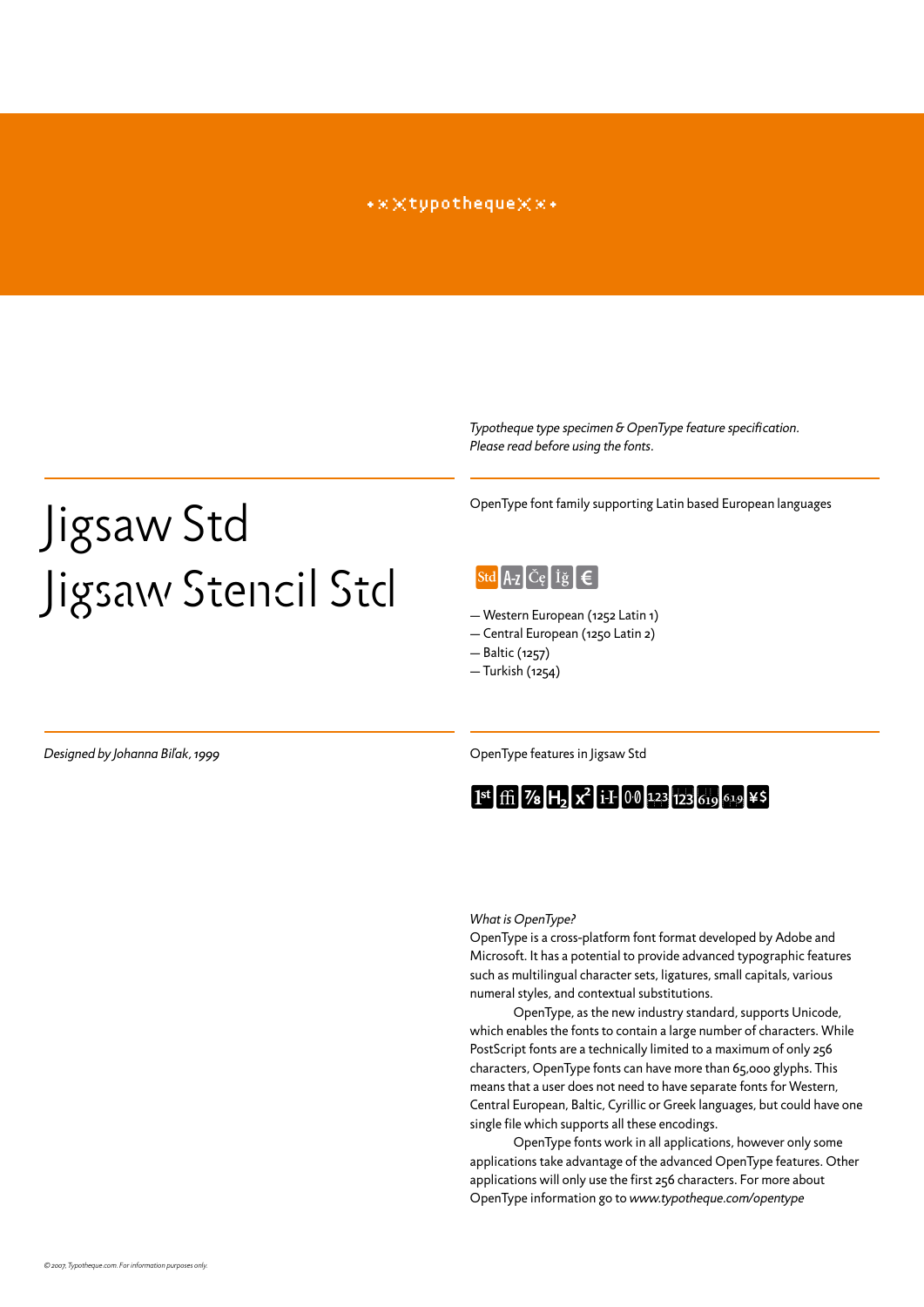complete character set

## abcdefghijkLmnopqrstuvwxyz ([0123456789])

ĂÄĀÂÂÂÂÁÃĄÇĈĊČĆĐĎĔÊĒËĔĔĖĖĖĦĤĞĢĜĠJIĪÍĨÏIÌĴĶĹ **LŁĿĽŅŃŇÑÒŌŐÓÔÖÕŔŘŖŚŠŜȘŦŢŤŬÛŪŮŰÚÜŲÙ** ŨŴŶŸÝŹŽŻĐÞÆÁĀŒ

> abcdefghijklmnopqrstuvwxyz ([0123456789])

ăäāâàåáãąçĉċčćđďlĕêēëěęėèéħĥğģĝġįiīíîïiìĵķĺļłŀľņńň'nñòō őóôöõŕřŗśšŝşŧţťŭûūůűúüųùũŵŷÿýźžżðþæǽǣœfiffi

> ¡!¿?#%‰&\*-–—(.,:;)()[]{}¦| ()[]{}«»‹›¶ −×+±÷¬∞≤≥<>=≠≈№†‡§@°ℓ℮©℗®℠™ ←↑→↓↖↗↘↙ €\$¥£¢ƒ₪₡₢₣₤₥₦₧₨₩₭₮₱₫ 1234567890/1234567890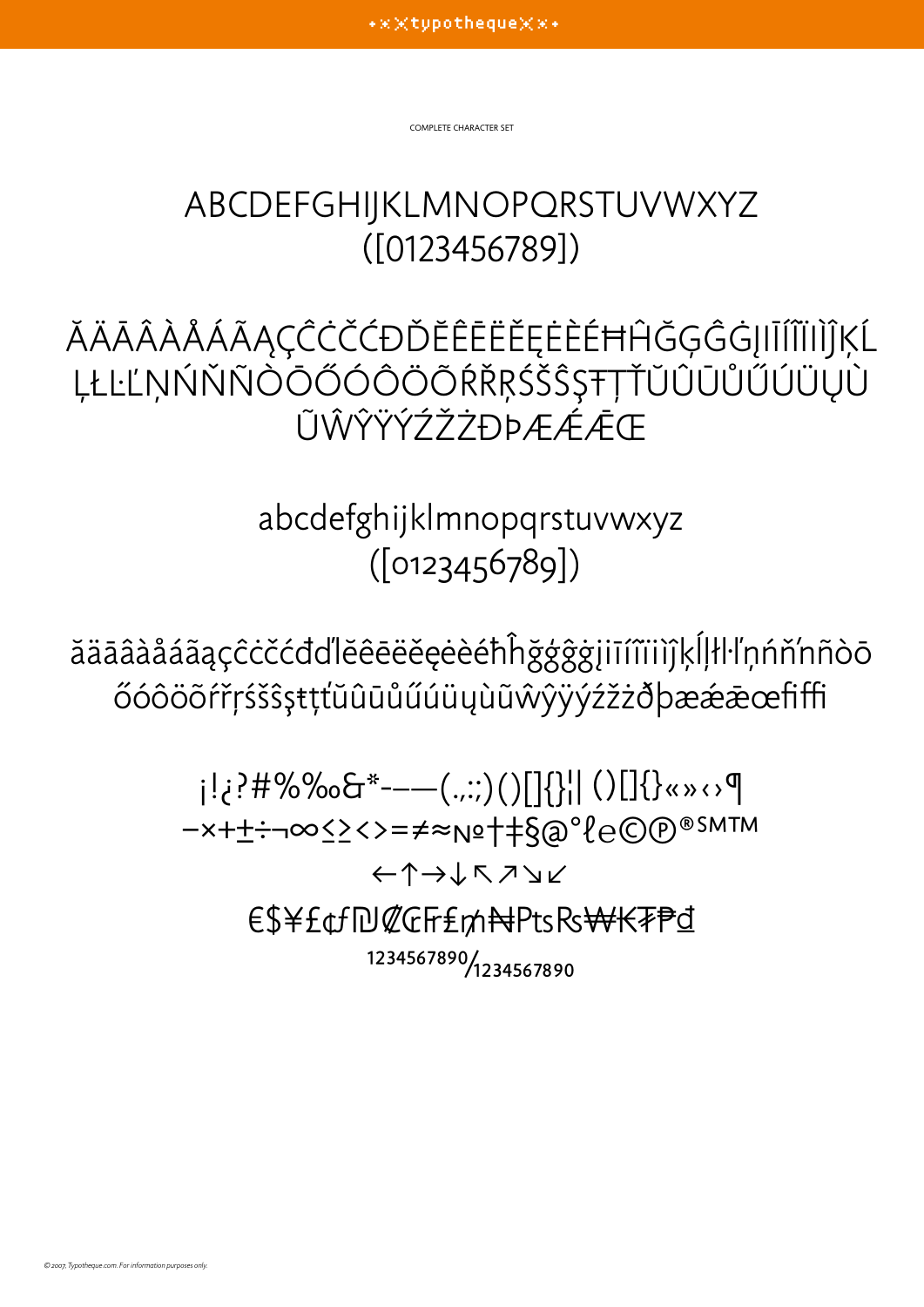## **Jigsaw Std**

#### **Turkish**

Typotheque Mac ve PC için orijinal fontları geliştiren ve pazarlayan, Hollanda Hague'de bulunan bir dökümcülük tipidir. Taahhüdümüz harf tarihçesinin devamını sağlayarak, zamanımızı yansıtan kaliteli harfler oluşturarak, bağımsız tipte dökümhanelerin geleneklerini devam ettirmek ve bu ihtiyaçlara cevap vermektir. Perakende kütüphaneyi geliştirmeye ilaveten, Typotheque birçok uygulama ve diller için geleneksel tipte çözümler oluşturmada

#### **Lithuanian**

Typotheque - šriftų gamybos įmonė Hagoje, Nyderlanduose, kuria ir parduoda originalius fontus Mac ir PC platformoms. Mūsų tikslas yra puoselėti bangkan dan memasarkan fonta nepriklausomų šriftų kūrėjų tradiciją, prisidėti prie šrifto istorijos t stinumo kuriant kokybiškus šriftus, kurie atspindi mūsų laikmetį ir tarnauja mūsų reikmėms. Typotheque specializuojasi kurti įvairius klientų pageidaujamus šriftus, pritaikytus įvairioms programoms ir kalboms. Typotheque - šriftų gamybos įmonė Hagoje, Nyderlandu-

#### **Albanian**

Typotheque është një bashkim shtypjeje bazuar në Hagë të Hollandës, që zhvillon dhe tregëton lloje shkrimesh ahol betűket fejleszt és forgalmaz për Mac dhe PC-in. Detyrimi ynë është që të vazhdojmë traditat e bashkimeve të shkrimeve të pavarura duke dhënë kontributin tonë të vogël në zinxhirin e vazhdueshëm të histories së shkrimit, duke krijuar lloje shkrimi cilësore që pasqyrojnë kohën tone dhe plotëson nevojave tona. Përveç zhvillimit të biblioteke në detaje, Typotheque është e specializuar në krijimin e zgjidhjeve

#### **Esperanto**

Typotheque estas litertipaj fandejo kies sidejo troviĝas en Hago, Nederlando. Ĝi kreas kaj distribuas originalajn litertiparoj por Makintoŝ kaj PK. Nia tasko estas daŭrigi la tradicion de la memstaraj presliteraj fandejoj donante nian kontribuadeton al la senĉesa sekvo mālama 'ana i ia mo'olelo 'oki 'ole me de la tipografihistorio per la kreado de altkvalitaj litertiparoj reflektantaj niajn tempojn kaj respondantaj al ĝiaj bezonoj. Typotheque ne nur produktas aĉeteblan tipkolekton sed ankaŭ estas sperta pri la projektado de laŭmendaj

#### **Czech**

Typotheque je písmolijna sídlící v Holandském Hágu, vyvíjející originální písma pro Mac a PC. Jsme zavázáni tradici nezávislých písmolijen, přispívajících svým malým dílem do neustále se rozvíjející historie písmové tvorby, navrhováním vysoce kvalitních písem, které odrážejí naši dobu a reflektují její potřeby. Mimo vývoje vlastního sortimentu se Typotheque specializuje na vytváření specifických typografických řešení pro rozmanité

#### **Indonesian**

Typotheque adalah pembuat cetakan huruf yang beroperasi dari Denhaag di Negeri Belanda, yang mengemorisinil untuk dipakai pada Mac dan PC. Kami memiliki komitmen untuk melanjutkan tradisi pembuat cetakan huruf yang independen, memberikan kontribusi menurut kemampuan kami pada kesinambungan sejarah cetakan huruf, menciptakan jenis cetakan huruf yang selaras dengan zaman dan melayani kebutuhan zaman tersebut.

#### **Hungarian**

A Typotheque betűtervező műhely, amely Hollandiában alakult, Hágában, Macintoshra és PC-re. Elkötelezettek vagyunk a független betűöntőműhelyek tradíciói iránt, napjaink szükségleteihez a tradição das fundições tipográficas igazodó kiváló minőségű fontjainkkal magunk is hozzá szeretnénk járulni a betűtörténet fejlődéséhez. A standard font-készletek készítése mellett a Typotheque egyedi betű-fejlesztésekre specializálódik különféle nyelvekhez és applikációkhoz. A Typotheque

#### **Hawaiian**

'O Typotheque he wahi ho'ohehe'e hua kēpau ma Ka Haka, Hōlani, a hana a kū'ai aku mākou i nā hua kumu no ka Mac me ka PC. 'O kā mākou ho'ohiki 'ana ka ho'omau i ka mo'olelo lō'ihi loa o nā wahi ho'ohehe'e hua kū'oko'a, a ka ka ha'aha'a, 'oiai e hana ana mākou i nā hua kēpau pono a maika'i no kēia wā. Eia a'e, koe ka hana 'ana i ka waihona hua kēpau no ke kū'ai aku kū'ai mai, 'o ka 'oihana mākaukau loa a Typotheque ka hana 'ana i nā hua kēpau kūikawa

#### **Luxemburgish**

Typotheque ass eng Schreftschmatt aus Den Hag, den Niederlanden, déi original Schrëftarten fir den Mac and den PC entweckelt an vermaarkt. Eis Verpflichtung ass et, déi Tradition vun onoofhängegen Schrëftschmieden weider zu féieren, en ganz kleng wéineg zu der fortschreidender Schrëftgeschicht beizedroen, an Qualitéitsschrëftarten ze kreéieren, déi den Geescht vun eiser Zeit reflektéieren an denen entspriechenden Bedürfnisser nokënnt. Zousätzlech zu der Entwecklung

#### **Icelandic**

Typotheque er leturfyrirtæki í Haag í Hollandi. Fyrirtækið þróar og markaðssetur upprunalegar leturtegundir fyrir Makka og PC. Fyrirtækið einbeitir sér að því að viðhalda hefðum sjálfstæðra leturhönnuða og leggja þannig að mörkum til að viðhalda samfellu í sögu leturgerða. Jafnframt þessu er leitast við að hanna gæðaletur sem endurspeglar nútímann og þjónar tilgangi samtímans. Typoteque býður viðskiptavinum sínum að velja úr safni af leturgerðum en fyrirtækið tekur enn fremur að sér að ligg i Haag, Nederland. Vi utviklar og

#### **Portuguese**

Typotheque é uma fundição tipográfica situada em Haia, Países Baixos, desenvolvendo e comercializando fontes originais para Mac e PC. O nosso compromisso é continuar com independentes, contribuindo um pouco para a sequência contínua da história da tipografia; criando tipos de letra de qualidade que reflectem os nossos tempos e servem as suas necessidades. Além de desenvolver a tipoteca existente, Typotheque é especializada

#### **Swedish**

Typotheque är ett nederländskt stilgjuteri med bas i Haag, som utvecklar och marknadsför originalfonter för Mac och PC. Vårt mål är att fortsätta bidra med vår lilla bit till den fortsatta typhistoriens, skapa typsnitt som reflekterar vår tid och möter dess behov. Förutom utvecklingen av vårt kommersiella typsnittsbibliotek, specialiserar sig Typotheque på specialritade typsnittslösningar för en mängd applikationer och språk. Typotheque är ett nederländskt stilgjuteri med bas

#### **Maltese**

Typotheque, hija fabbrika ta' stili ta' l-ittajpjar imwaqqfa f'The Hague, l-Olanda, li tiżviluppa u tpoġġi għall-bejgħ fis-suq kummerċjali, fonts oriġinali għall-Mac u kompjuters (PC). Il-kariga tagħna hi li nkomplu t-tradizzjonijiet ta' dawn it-tip ta' fabbriki independenti; nikkontribwixxu, bil-parti żgħira tagħna, għas-sekwenza kontinwa ta' l-istorja ta' l-ittajpjar, noħolqu stili ta' karattri partikulari li jirreflettu l-ħin tagħna nvolut fix-xogħol u li jservu għall-użu bżonnjuż li jkun

#### **Norwegian**

Typotheque er eit fonthus som ligg i Haag, Nederland. Vi utviklar og sel original fontar for Mac og PC. Vår visjon er å føre vidare tradisjonane til dei uavhengige fonthusa og å gje vårt bidrag til denne historia ved å skape kvalitetsfontar som reflekterer vår tid og møter samtida sine krav. I tillegg til å utvikle fontbiblioteket, spesialiserer Typotheque seg i skaping av spesiallaga fontar til eit utval bruksområde og språk. Typotheque er eit fonthus som

#### **Irish Gaelic**

Is é comhlacht clóscríobh teilgchéarta é Typotheque atá suite sa Hague san Ísiltír agus a thabharfann faoi umair oiriguínach a fhorbairt agus a mhargadh fá choinne an Mac agus PC. Is é aim an chomhlacht nó an tradioiún clóscríobh teilgchéarta neamhspléach a leanneaint ar aghaidh ag tabhairt giota beag don seicheamh leanúnach don stair clóscríobh, ag crúthú 'typefaces' den scoth a mhachnaíonn ár n-am agus a thabharfann seirbhís a bhfuil de dhith. Le cois an leabharlann míondíol a fhor-

#### **Welsh**

Ffowndri deip ydy Typotheque yn yr Hâg, yr Iseldiroedd sydd yn datblygu a marchnata ffontiau gwreiddiol ar gyfer Mac a PC. Ein hymrwymiad ni yw i barhau traddodiadau ffowndrïoedd teip annibynnol, gan gyfrannu ein rhan fechan ni i'r dilyniant parhaol o hanes teip, gan greu teipiau wyneb o safon sy'n adlewyrchu a gwasanaethu yr oes sydd ohoni. Yn ogystal â datblygu'r llyfrgell adwerthol mae Typotheque yn arbenigo mewn creu atebion mewn teip i ofynnob cwsmer wyd ar

### **supports 44 languages**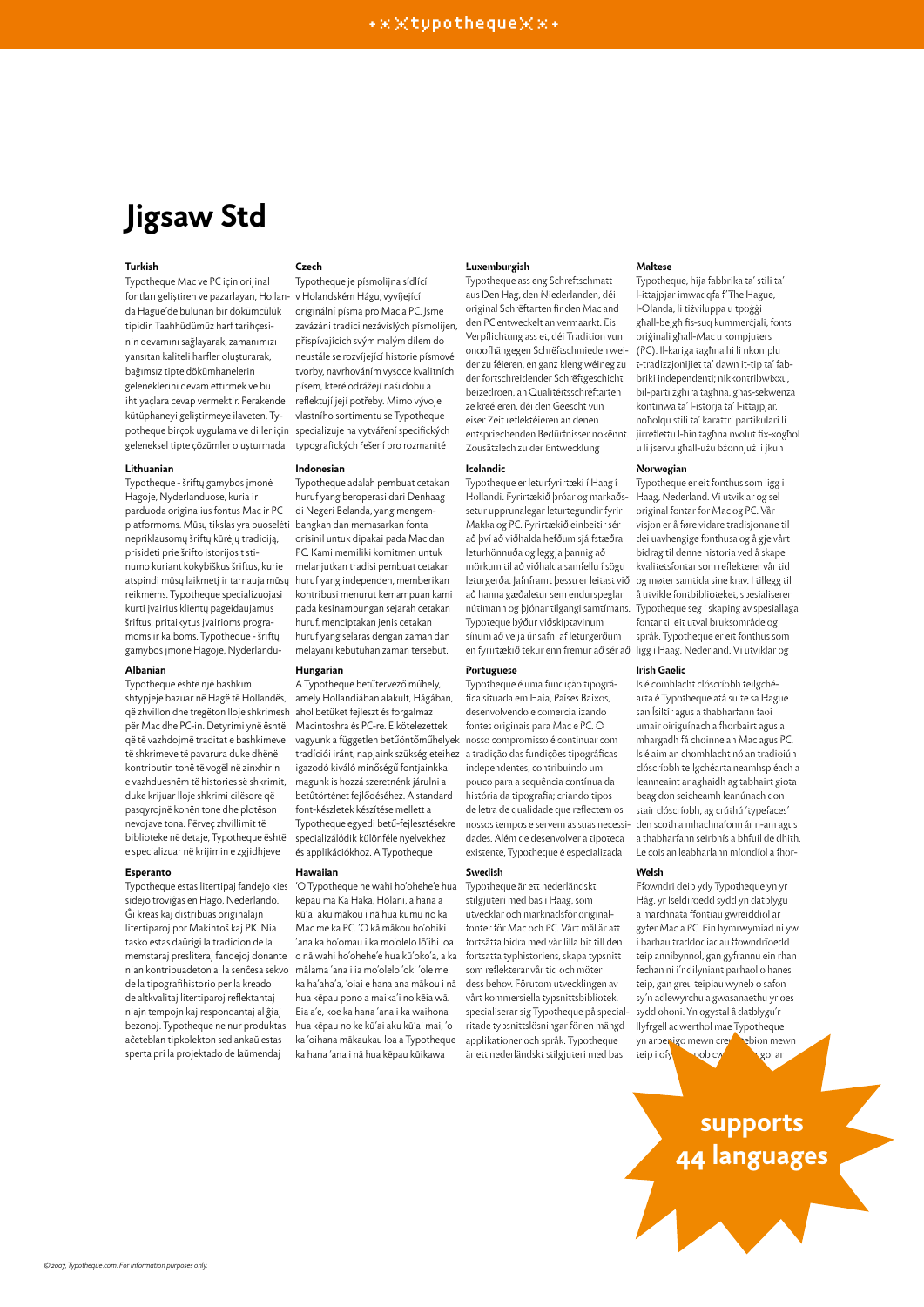#### *Available versions*

Jigsaw Light *Jigsaw Light Italic Jigsaw Light Cursive* Jigsaw Regular *Jigsaw Regular Italic Jigsaw Regular Cursive* Jigsaw Medium *Jigsaw Medium Italic Jigsaw Medium Cursive* **Jigsaw Bold** *Jigsaw Bold Italic Jigsaw Bold Cursive*

Jigsaw Stencil Light *Jigsaw Stencil Light Italic Jigsaw Stencil Light Cursive* Jigsaw Stencil Regular *Jigsaw Stencil Regular Italic Jigsaw Stencil Regular Cursive* Jigsaw Stencil Medium *Jigsaw Stencil Medium Italic Jigsaw Stencil Medium Cursive* **Jigsaw Stencil Bold** *Jigsaw Stencil Bold Italic Jigsaw Stencil Bold Cursive*

| About the font     | Jigsaw is a geometrical sans serif font family with a<br>nearly monolinear stroke width. In its development, the<br>primary skeletal letterforms provided a foundation for<br>subsequently-derived stencil versions, which were later<br>expanded into four weights.<br>Jigsaw has been successfully used in print as well as in<br>larger architectural applications. At larger sizes the letter<br>'g' is particularly distinctive. As a text font, Jigsaw has a<br>harmonious, balanced appearance.<br>Jigsaw was later expanded by a cursive script, inspired by<br>the humanistic handwriting. This is an expressive typeface<br>used for emphasis. In 2006, after a commission by Studio<br>Dumbar, Typotheque designed another version of Italics,<br>this time more sober typeface that looks for inspiration at<br>early 20th century Sans-serif typefaces. Both versions of<br>part of the Jigsaw package today. |
|--------------------|----------------------------------------------------------------------------------------------------------------------------------------------------------------------------------------------------------------------------------------------------------------------------------------------------------------------------------------------------------------------------------------------------------------------------------------------------------------------------------------------------------------------------------------------------------------------------------------------------------------------------------------------------------------------------------------------------------------------------------------------------------------------------------------------------------------------------------------------------------------------------------------------------------------------------|
| About the designer | Johanna Biľak is a partner in Typotheque. She has lived<br>in the Netherlands since 1999, and works in the field of<br>graphic design with a focus on cultural work. Johanna<br>studied at the Jan van Eyck Akademie (1999 - 2001),<br>Maastricht; Atelier National de Recherche Typographique<br>(1998 - 1999), Paris; Ecole des Beaux-arts de Saint-Etienne<br>(1997 - 1998), France; and Academy of Fine Arts and<br>Design in Bratislava (1992 - 1998). In 2004 she has co-                                                                                                                                                                                                                                                                                                                                                                                                                                            |

curated an exhibition entitled *Experiment And Typography*

focusing on the last twenty years of typography development in Czech and Slovak Republics.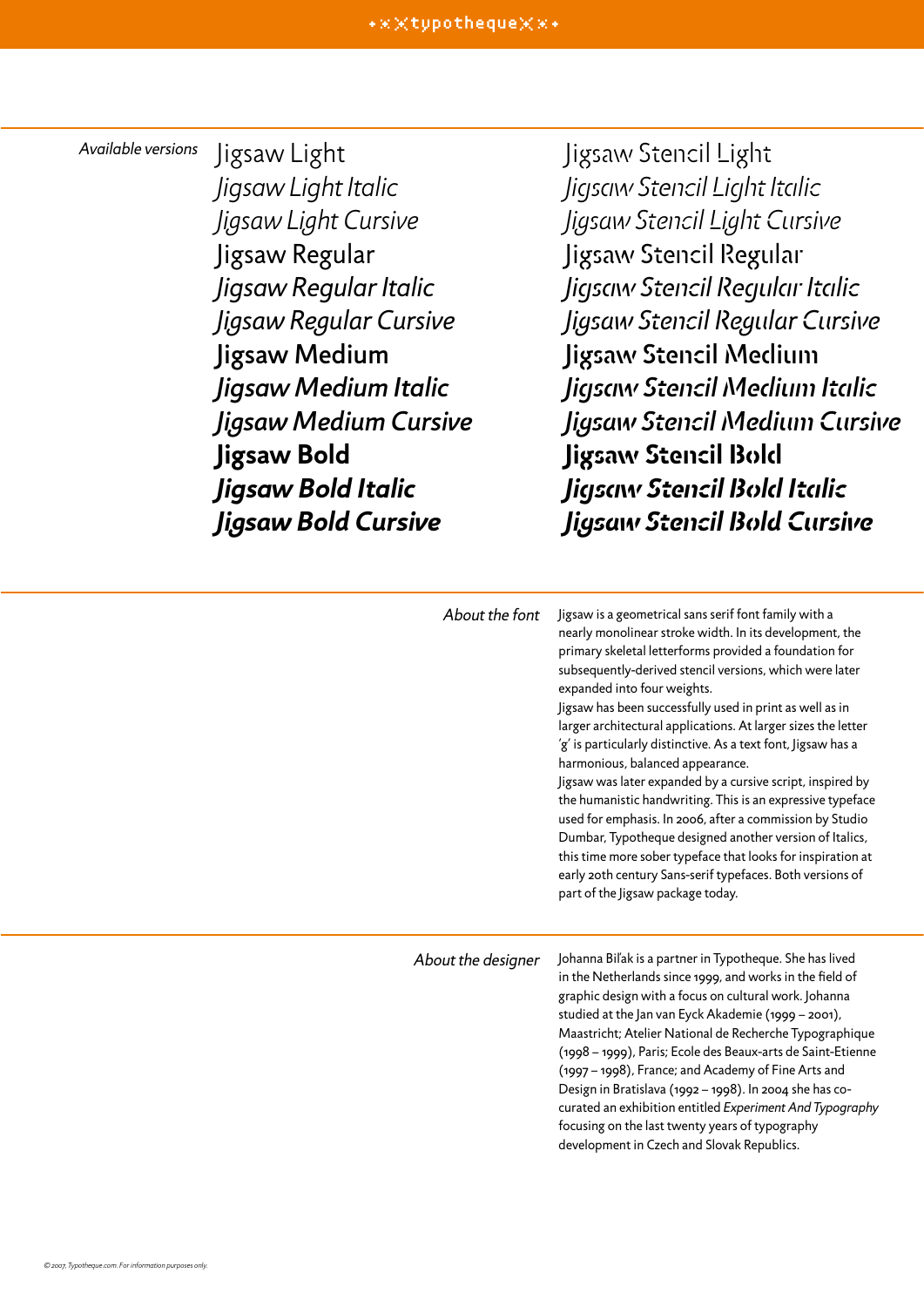# jinglevirgo**ora nge**visage*hom agelagoon*age nda**Jivago**line age*targeta*ma gnetLOGICAL tango**magic***sa ga*mandragora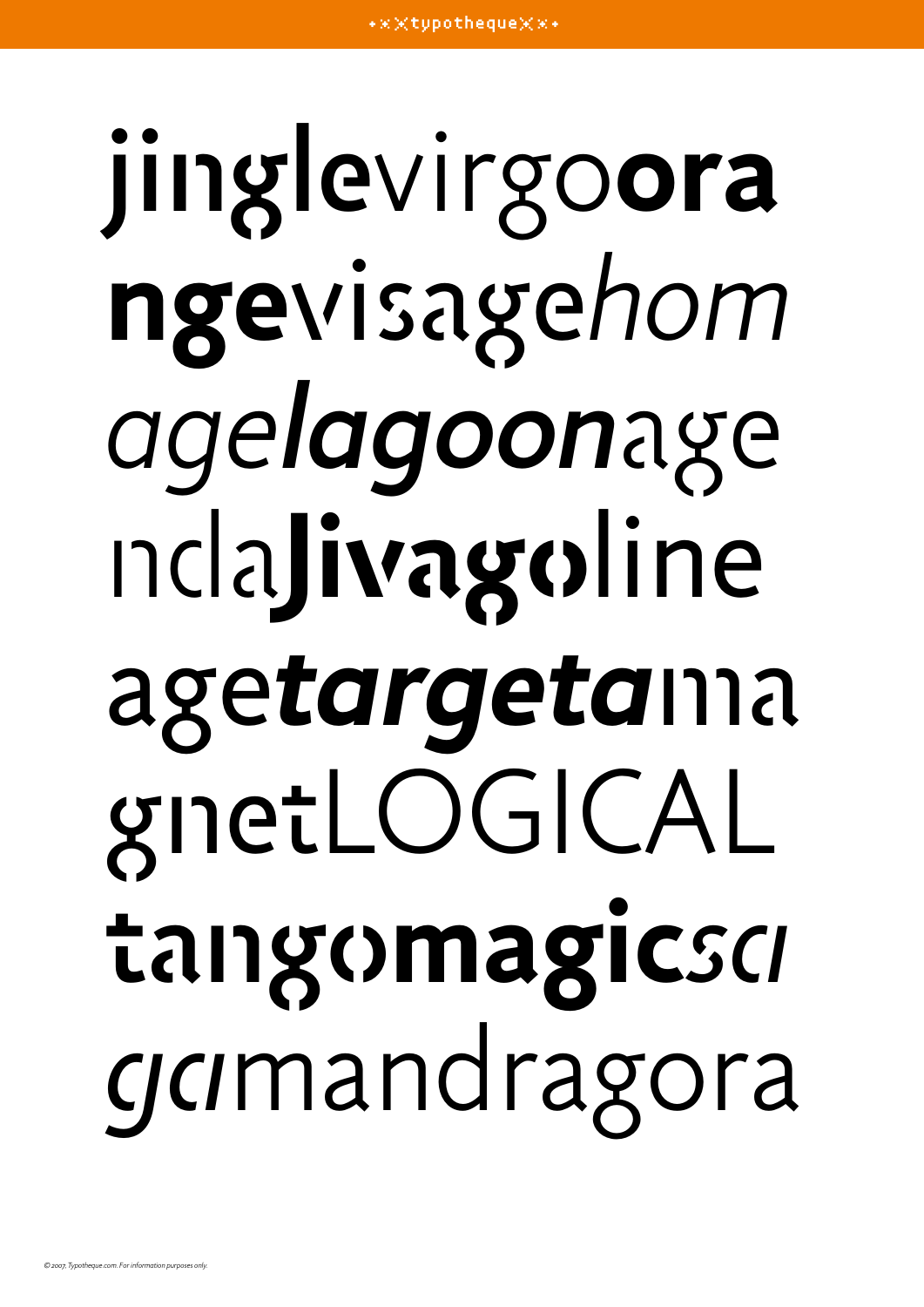## **Overview of supported OpenType layout features**

| j¿ab?! (doh-ehg) ▶ i¿AB?! (DOH-EHG)                                                                                                                                                                                                                                                                                                                                                                                                                                                                                                                                                                                                                                                                    | Case Sensitive forms (CASE)<br>When function 'change to caps' is applied from within an application (not when text<br>is typed in caps) appropriate case-sensitive forms are automatically applied. Regular<br>brackets, parenthesis, dashes and hyphens are replaced with their capital forms.                                                                                                                                                                                                                                                                                                                                                                                                                                                                            |  |  |
|--------------------------------------------------------------------------------------------------------------------------------------------------------------------------------------------------------------------------------------------------------------------------------------------------------------------------------------------------------------------------------------------------------------------------------------------------------------------------------------------------------------------------------------------------------------------------------------------------------------------------------------------------------------------------------------------------------|----------------------------------------------------------------------------------------------------------------------------------------------------------------------------------------------------------------------------------------------------------------------------------------------------------------------------------------------------------------------------------------------------------------------------------------------------------------------------------------------------------------------------------------------------------------------------------------------------------------------------------------------------------------------------------------------------------------------------------------------------------------------------|--|--|
| 012345 012345<br>012345 012345                                                                                                                                                                                                                                                                                                                                                                                                                                                                                                                                                                                                                                                                         | Slashed Zero (ZERO)<br>0.0<br>Because in some circumstances 'O', can be mistaken for an 'O', alternative forms of<br>'slashed zero' are available for all styles of figures                                                                                                                                                                                                                                                                                                                                                                                                                                                                                                                                                                                                |  |  |
| fi ffi $\blacktriangleright$ fiffi                                                                                                                                                                                                                                                                                                                                                                                                                                                                                                                                                                                                                                                                     | Standard Ligatures (LIGA)<br>ffi<br>Standard ligatures are those which are designed to improve the kerning and readability<br>of certain letter pairs. For example, when this feature is activated, typing 'f' and 'i' will<br>automatically produce the 'fi' ligature. Using ligatures does not affect the spelling and<br>hyphenation of your text in any way.                                                                                                                                                                                                                                                                                                                                                                                                           |  |  |
| 21/2 31/10 41.25/5,100 ▶ 21/2 31/10 4 <sup>1.25</sup> /5,100                                                                                                                                                                                                                                                                                                                                                                                                                                                                                                                                                                                                                                           | <b>Arbitrary Fractions (FRAC)</b><br>Typotheque OpenType fonts already include a number of pre-designed fractions.<br>Other arbitrary fractions are easily made by using the fraction feature.                                                                                                                                                                                                                                                                                                                                                                                                                                                                                                                                                                             |  |  |
| $\rightarrow$ -> <---^, ^- ) $\rightarrow$ $\leftarrow$ $\uparrow$ $\downarrow$                                                                                                                                                                                                                                                                                                                                                                                                                                                                                                                                                                                                                        | Discretionary Ligatures (DLIG)<br>Greta includes handy features such as replacing hyphen and greater than/less than<br>signs with real arrows, or automatic activation of circled numerals by enclosing them<br>in parenthesis when the discretionary ligature feature is activated. Brackets activate<br>alternative inverse enclosed numerals. Discretionary ligatures are off by default in<br>Adobe applications.                                                                                                                                                                                                                                                                                                                                                      |  |  |
| $x(1+1.42 \times 6) = y37 \pi r2 \times x^{(1+1.42 \times 6)} = y^{37} \pi r^2$                                                                                                                                                                                                                                                                                                                                                                                                                                                                                                                                                                                                                        | Superscript / superiors (sups)<br>Replaces all styles of figures (old style, tabular, lining) and letters with their superior<br>alternates, which can be used for footnotes, formulas, etc. Superior characters are<br>more legible than mathematically scaled characters, have a similar stroke weight, are<br>spaced more generously, and better complement the rest of the text.                                                                                                                                                                                                                                                                                                                                                                                       |  |  |
| $H2O (10,00 + 500)$ $\triangleright H_2O (10,00 + 500)$                                                                                                                                                                                                                                                                                                                                                                                                                                                                                                                                                                                                                                                | Subscript / inferiors (SINF)<br>Replaces all styles of figures (old style, tabular, lining) and letters with their inferior<br>alternates, used primarily for mathematical or chemical notation. Inferior characters<br>are more legible than mathematically scaled characters, have a similar stroke weight,<br>are spaced more generously, and better complement the rest of the text.                                                                                                                                                                                                                                                                                                                                                                                   |  |  |
| 0123456789<br>0123456789<br>0123456789<br>0123456789                                                                                                                                                                                                                                                                                                                                                                                                                                                                                                                                                                                                                                                   | Tabular Lining Figures (TNUM_LNUM)<br>Tabular Oldstyle Figures (TNUM_ONUM)<br>Proportional Oldstyle Figures (PNUM_ONUM)<br>Proportional Lining Figures (PNUM_LNUM)<br>Changes figures to any selected style: Lining figures which fit better with all-capital<br>text, old-style figures, for use in a flow of lowercase and upper case text, or tabular<br>(fixed width) versions.                                                                                                                                                                                                                                                                                                                                                                                        |  |  |
| ₠\$¢£¥₥₤₡₢₫Ⴌ₦₧ѕ₨₪₩₭₮₱                                                                                                                                                                                                                                                                                                                                                                                                                                                                                                                                                                                                                                                                                  | Currency (CRCY)<br>Collection of various currency symbols: (U+20AoU+20CF)                                                                                                                                                                                                                                                                                                                                                                                                                                                                                                                                                                                                                                                                                                  |  |  |
| 1234567890<br>1234567890<br><b>BUIN O Character</b><br><b>Hide Options</b><br><b>Greta Text</b><br>OpenType<br><b>Discretionary Ligatures</b><br>koula<br>All Caps<br><b>OMK</b><br>Fractions<br>图 会 10m<br>$0$ MH<br>∉ ÷ 32 m<br>×<br>Small Caps<br>Ordinal<br>$0$ M =<br>[Swash]<br>Superscript<br>图 图 40<br>Ay & Merrits<br>$-897$<br>[Titling Alternates]<br>Subscript<br>$IT + 100$<br>图工 4 1004<br>[Contextual Alternates]<br>$T - v$<br>0.901<br>精英印件<br>Underline<br>All Small Caps<br>Strikethrough<br>$0$ M/<br>Slashed Zero<br>同<br>Language: English USA<br>Ligatures<br><b>Stylistic Sets</b><br>Underline Options<br>Superscript/Superior<br>Strikethrough Options<br>Subscript/Inferior | OpenType fonts can contain various styles of numerals within one font. These<br>different types of numbers are controlled by your typesetting application (such<br>as Adobe InDesign®, Adobe Illustrator®, QuarkXPress 7, etc) Please note that<br>not all applications support OpenType features. The software which cannot<br>access these advances, for example Microsoft Word® will use only display<br>'default' figures. If you do not specify which style of numerals you would like<br>to use, the application will use the 'default' figures. Greta, for example, uses<br>proportional lining figures as default.<br>If you go to Character and then OpenType menu in Adobe applications, there<br>you can change the numbers to any other desired numeral style. |  |  |
| Numerator<br>No Break<br>Denominator<br><b>Tabular Lining</b><br>Proportional Oldstyle<br>Proportional Lining<br><b>Tabular Oldstyle</b><br>Default Figure Style                                                                                                                                                                                                                                                                                                                                                                                                                                                                                                                                       |                                                                                                                                                                                                                                                                                                                                                                                                                                                                                                                                                                                                                                                                                                                                                                            |  |  |